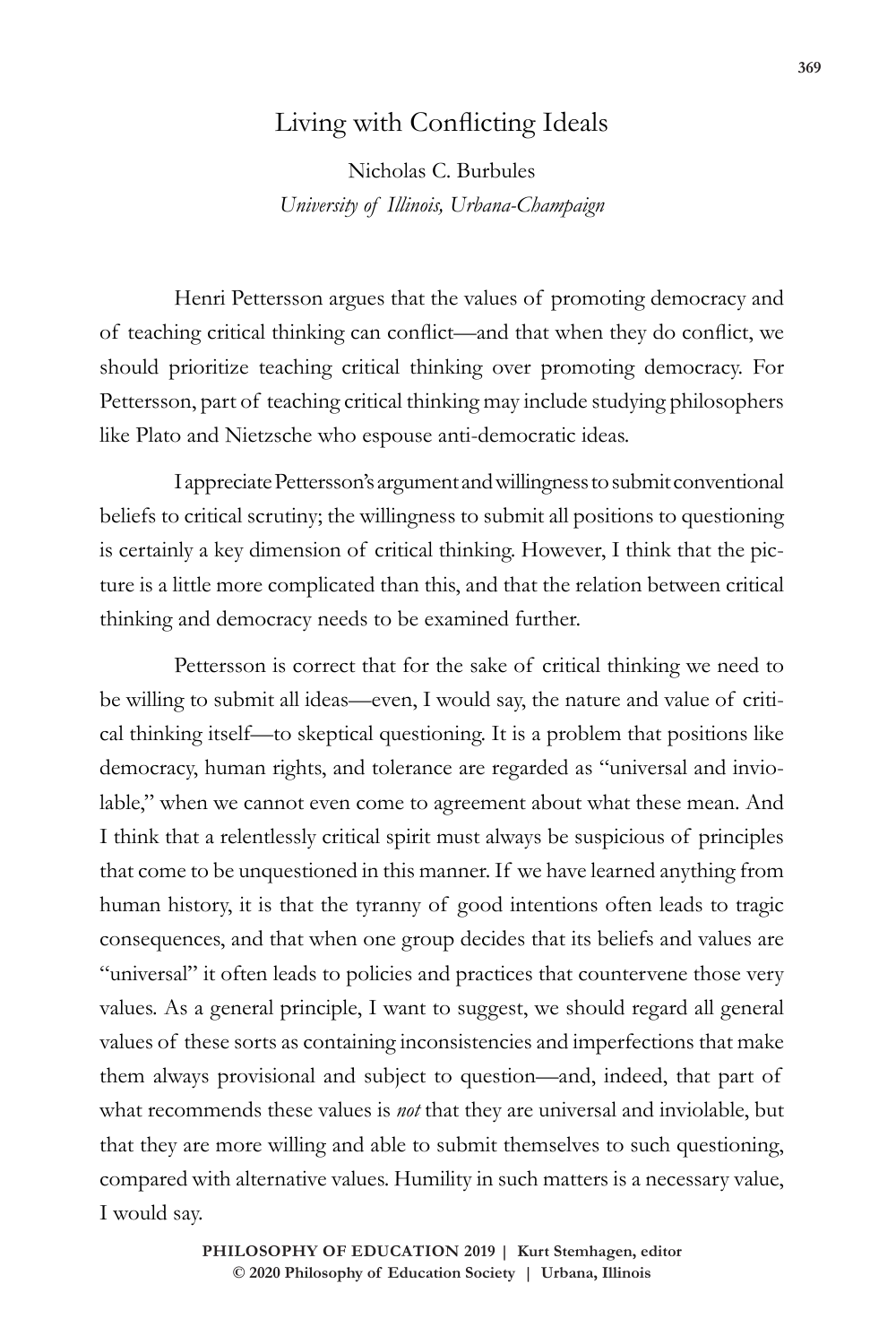I have already suggested that critical thinking itself needs to be self-questioning in this manner. Is critical thinking always the right approach to every human situation? As I have discussed with Harvey Siegel in the past, is there ever a time to "turn off" our critical thinking inclinations?<sup>1</sup> Are the standards of "reason assessment" that critical thinking is based upon subject to question? Might they have cultural biases built in? Might they be overly constraining as knowledge conditions? All of these and other questions need to be kept in play: in my conception, critical thinking needs to be willing to pull up its own roots for examination, for the sake of staying true to critical thinking in a broader sense. This may sound paradoxical and self-undermining, but it is the nature of critique to always also be self-critical.<sup>2</sup>

Once we think this way, the relation of critical thinking and democracy becomes more complicated. Pettersson rightly summarizes Siegel's view that critical thinking is fundamental to democracy (indeed this is part of the justification for teaching critical thinking, according to Siegel). If citizens do not (on the whole) have the ability to reliably judge sources of information, if they are overly susceptible to ideology and cant, if they are unwilling to question authority, then the mere mechanisms of democracy are dangerous—we don't *want* the will of the majority if the majority is ill-informed and stupid (a point both Plato and Nietzsche made). A critically thinking citizenry, by and large, is the only citizenry worthy of the rights of democracy.

Fair enough. But it is also true that *democracy is necessary for critical thinking*. John Dewey famously gives us one argument for this: democracy, he says, is not defined primarily by a set of formal political procedures, like voting; it is defined by a set of social and communicative relations among citizens, to discuss issues, to share information, to debate, to deliberate about the best policies—and there are a variety of political forms that might grow out of that democratic polity, or public (majority voting, ranked priorities, consensus, etc.). Education plays a central role in creating such a democratic polity.<sup>3</sup>

Extending Dewey's argument: if it supports critical thinking to say that it facilitates democracy, it equally supports democracy to say that it is the social and political form best able to foster critical thinking.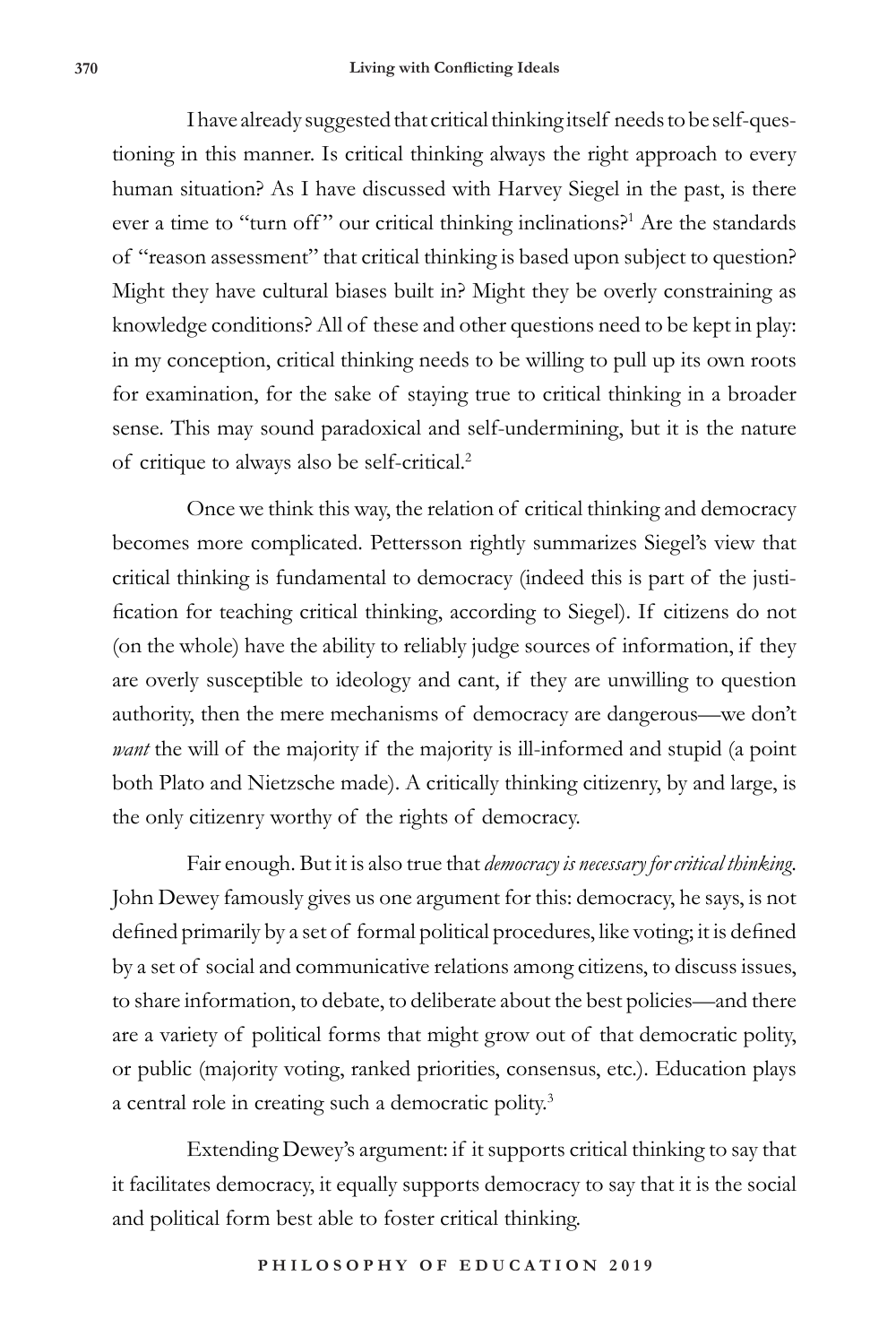Here is why. For Siegel (and other major critical thinking theorists such as Israel Scheffler and Robert Ennis), there are two components to critical thinking: what he calls the "reasons assessment" component (let's call that the skills of critical thinking) and a "critical spirit" (the disposition or willingness to enact those skills). It is pretty obvious that the first is of limited value without the latter. But I have long believed that the latter quality is undertheorized. The doing of critical thinking can be challenging: it means replacing simple, absolute answers with more provisional truths; it means struggling with complexity; it means being willing to engage disagreement, sometimes vigorously so; it means going against the tide of popular opinion and conventional wisdom; it can make you, as Socrates found out, very unpopular. Doing critical thinking is not only hard work, it is sometimes very lonely work—and even, sometimes, dangerous work.

So, why do people do it? How do we cultivate in people a "critical spirit" that not only values "reasons assessment" in the abstract, but that comprises the multiple virtues of patience, persistence, integrity, and courage that are necessary for people to actually *act* as critical thinkers? To my way of thinking, we need to think of critical thinking as a socially situated practice: a practice (1) that, like any practice, is consciously taught and modeled for young people; (2) that is supported by social interactions that encourage the doing of critical thinking and help us do it better (sometimes through others questioning and challenging our conclusions); and (3) that is sustained in us by a community that values critical thinking and helps transmit it to the next generation. This practice-based model provides a better accounting, I believe, of the "critical spirit" and where it comes from. Our disposition and willingness to engage in critical thinking are fostered in contexts where this is a shared value, developed and exercised by individuals, but supported and strengthened through interaction with others. Let's call that context, following Dewey, "democratic."

One can also approach this from the negative side. Authoritarian, fascist, and heavily ideological forms of government cannot tolerate critical thinking, nor the network of open, deliberative communicative relations that give rise to it. Free speech, a questioning press, counterhegemonic educational processes,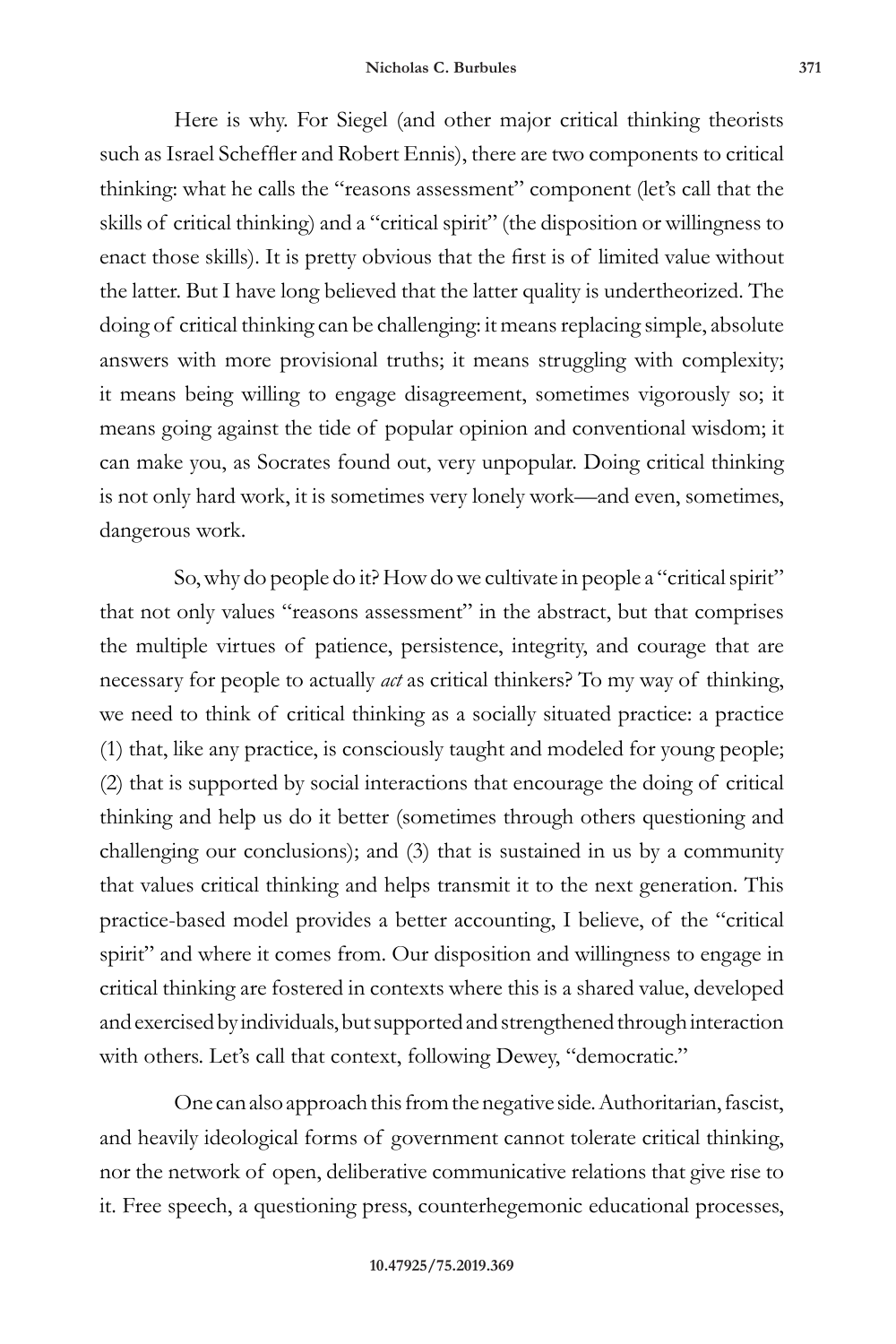are all anathema to those kinds of societies, which ruthlessly suppress them. It is impossible to create a critically thinking public under those circumstances which is, apart from all the other harms that they do, one of the main reasons for opposing them.

So, I think it is a little too easy to say that if forced to choose between critical thinking and democracy, we should choose critical thinking. To me they are much more interdependent and—perhaps—at a theoretical level even mutually defining in a fundamental way.

But I have also argued here that there are tensions within and between critical thinking and democracy. What I have called here a relentlessly critical spirit needs to be willing to subject even these to question. A critically self-questioning democracy is the only kind of democracy worth having; and a democratically self-questioning approach to critical thinking is the only way in which critical thinking is prevented from becoming just another "universal and inviolable" principle.

Finally, in closing, this practice-based account of critical thinking is at the heart of what I once tried to develop as an account of "criticality" (an awkward word that was less awkward than "criticalness").<sup>4</sup> My point, then and now, was to emphasize the *doing* of critical thinking as the point and purpose of education, and to argue that some ways of conceiving and teaching critical thinking might actually interfere with what we want, namely, the creation of *critical thinkers*. Hence, in that process even critical thinking itself needs to be relentlessly self-examined. Its internal tensions, its limitations, its existence within broader philosophical assumptions all need to be open to question. This is not in opposition to critical thinking, but in favor of critical thinking understood critically.

<sup>1</sup> Nicholas C. Burbules, "Rationality and Reasonableness: A Discussion of Harvey Siegel's *Relativism Refuted* and *Educating Reason*," *Educational Theory* 41, no. 2 (1991): 235-252.

<sup>2</sup> Nicholas C. Burbules, "Being Critical About Being Critical," *Democracy & Education* 24, no. 2 (2016): 1-5.